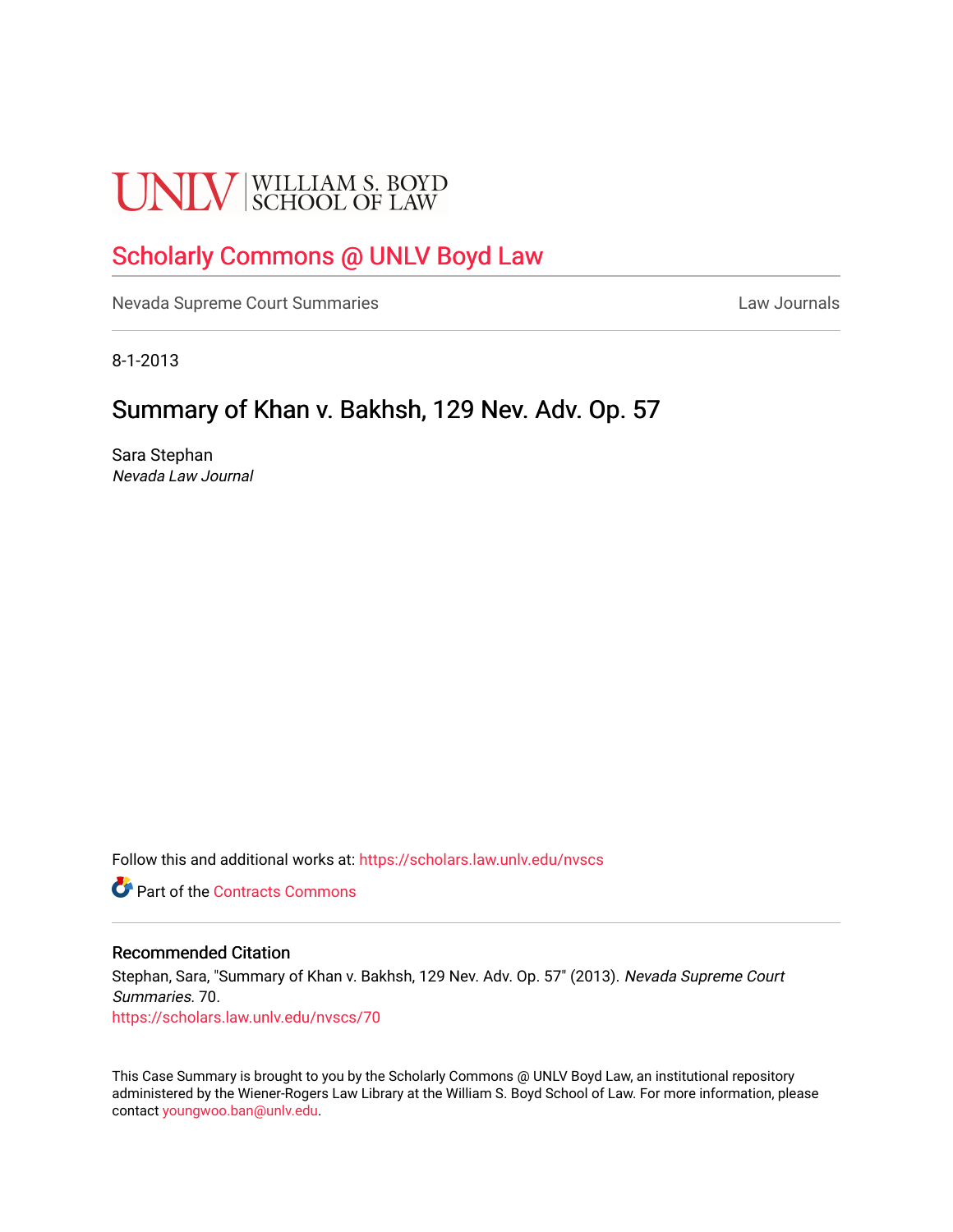*Khan v. Bakhsh*, 129 Nev. Adv. Op. 57 (August 1, 2013)<sup>1</sup>

#### CONTRACT LAW–STATUTE OF FRAUDS PURCHASE OF BUSINESS & REAL PROPERTY-PAROL EVIDENCE RULE

#### **Summary**

Following a breach of contract dispute, the Khans appealed the district court's order excluding the use of extrinsic evidence under the statute of frauds that was presented to prove the existence of a written agreement that had been lost or destroyed.

#### **Disposition/Outcome**

The statute of frauds does not apply to a writing that is subsequently lost or destroyed, and oral evidence is admissible to prove the existence and terms of that lost or destroyed writing. The Court reversed and remanded the lower court's decision for further proceedings.

#### **Factual and Procedural History**

Bakhsh agreed to sell a restaurant to the Khans. The Khans, however, never made any payments, and Bakhsh sued. At the bench trial, the Khans presented evidence that the final terms of their agreement were in a subsequent instrument that had been either lost or stolen. Bakhsh claims the subsequent instrument never existed. The district court barred the Khans' extrinsic and parol evidence of the subsequent agreement and awarded Bakhsh liquidated damages.

#### **Discussion**

#### Statute of Frauds

The statute of frauds provides that the every contract for the sale of land is void unless the contract is in writing. Here, the Khans alleged that their subsequent agreement was in writing. Thus, the statute of frauds is satisfied, and the evidence is admissible. The fact that the agreement was later lost or destroyed does not change its written status.

#### Parole Evidence

The parol evidence rule generally bars extrinsic evidence regarding prior or contemporaneous agreements that are contrary to the terms of an integrated contract. Such evidence is admissible to prove fraud in the inducement, a subsequent alteration, or the existence of a lost or destroyed agreement. Here, the Khans should not have been barred from using parol evidence to show the agreement was induced by fraud or modified by a subsequent agreement.

<sup>&</sup>lt;sup>1</sup> By Sara Stephan.